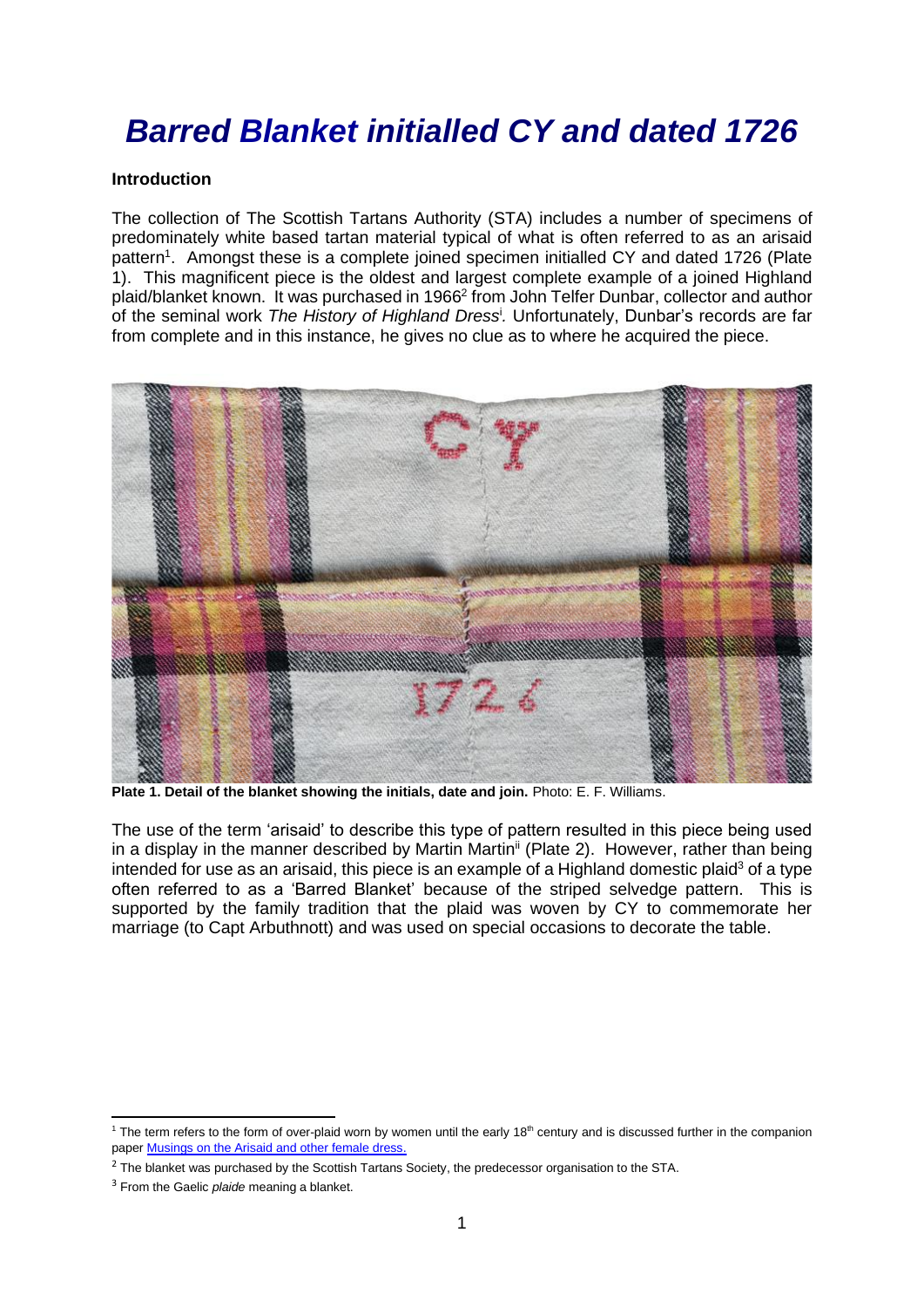

**Plate 2. The CY blanket arranged as an arisaid.** Photo: Scottish Tartans Museum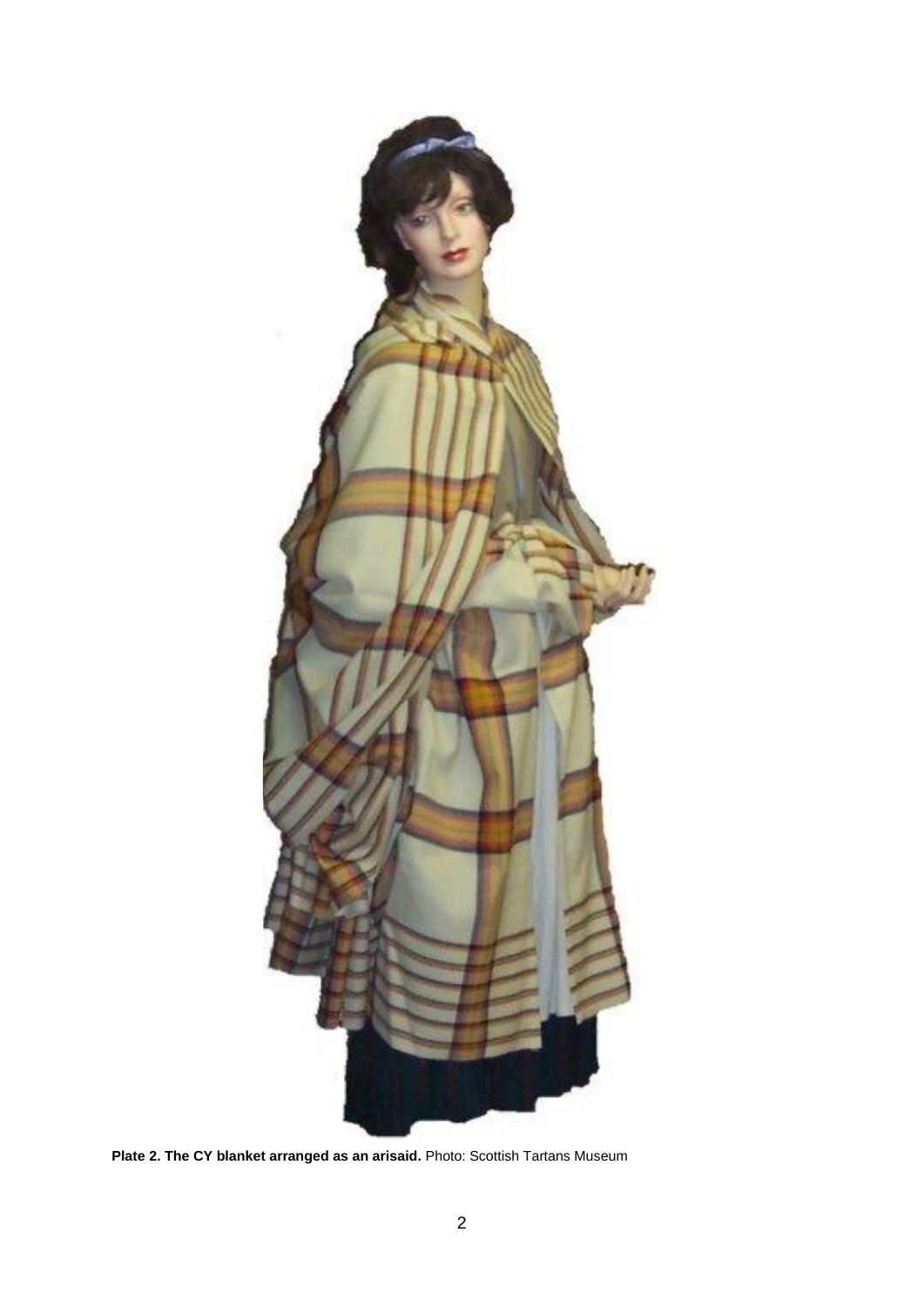### **Who was Christina Young?**

There is an apocryphal story that Christina Young (CY) was from Skye, that she married a Royal Naval Captain and that she spun, dyed, wove and made this blanket as a betrothal piece. According to Dunbar, the family tradition surrounding the plaid is that it was woven by CY to commemorate her marriage (to Capt Arbuthnott) and was used on special occasions to decorate the table.In fact, Christina (or correctly, Christian) Young (1685-1740) was the daughter of a Peterhead<sup>4</sup> merchant. She married Thomas Arbuthnot 4<sup>th</sup> of Rora, (near Peterhead) c1705. He became Baron Bailie (known the "Auld Bailie") to the last Earl Marischal<sup>5</sup> sometime after 1712 and held the rank of captain in the Peterhead Guard<sup>6</sup>. Their son, also Thomas Arbuthnot (1727-1773), was a Lieutenant in the Jacobite Army at Culloden in 1746. The 1726 date remains a mystery.

Christian married the Old Baillie, before 1706 when their first child was born (CY was 21 at that date). She had four children, none of which was born in 1726, and whilst it has been impossible to find any reason for the date, it was obviously symbolic and important to her. Whilst Christian was undoubtedly involved with the Jacobite cause through marriage, her birth and upbringing in Peterhead meant that she was not a Highlander and the association of a piece of Highland style tartan with her may seem incongruous. However, tartan is known to have been made outside of the Highlands by the early 18<sup>th</sup> century and well as being exported and imported into and out of the region.

## **The Cloth**

The plaid is made from two lengths of material each 37 inches (98 cms) wide by 187 inches (475 cms) long, making a total size 15ft 7 inches (4.74m) by 6ft 2 inches (1.87m). Irrespective of what this was used for, the CY plaid is unique amongst surviving  $18<sup>th</sup>$  century tartan. Notably, 37 inches is an extraordinary width at a time when 26 inches was the common breadth for tartan and was the size generally used for joined plaids. The material is wider than any other surviving specimen of rural Scottish weaving before about 1850, perhaps later. It means that the loom must have had a beam of around 40 inches at least - quite a large loom for a traditional highland house. Technically, that is a challenging width to weave on a pre-Flying Shuttle loom<sup>7</sup>. Approximately 30 yards of material would have been needed to produce the plaid. It appears to have been cut in half at the mid-point, the two pieces aligned and joined with a simple whip-stitch using some of the undyed yarn. This probably accounts for the mis-matched ends with one finishing in the middle of the white and the other, threequarters of the way into the coloured block. The ecru<sup>8</sup> yarn was used to secure the turned ends with a simple running stitch (Plate 3).

The majority of the cloth is white (ecru) wool decorated with blocks of a four-coloured check comprising; Black, Red, Orange and Yellow (Plate 4). No dye analysis has been conducted but it is probable that the pinky-red was dyed with cochineal using an alum mordant. That red yarn was also used for the embroidered initials and date. More interesting is the orange (gold) colour which is atypical of the colours found in other surviving specimens from the first half of the 18<sup>th</sup> century.

<sup>&</sup>lt;sup>4</sup> Peterhead is a town on the Aberdeenshire coast and long renown as a centre of Scottish sea fishing.

<sup>&</sup>lt;sup>5</sup> In that role he rallied the tenants on the Marischal estate to the standard of James Francis Edward Stuart (the Old Pretender or, James VIII to the Jacobites), staunchly supporting the him in 1715 and later his son, Prince Charles Edward Stuart (the Young Pretender or Bonnie Prince Charlie), during the '45.

 $^6$  The titular rank of Captain held by the 8 Bailies of Peterhead was presumably the source of the misunderstanding that Thomas Arbuthnott was a Naval Captain.

 $<sup>7</sup>$  Invented by John Kay in 1733.</sup>

<sup>8</sup> Ecru is a pale, creamy-white colour. The name comes from the French *écru*, meaning "unbleached".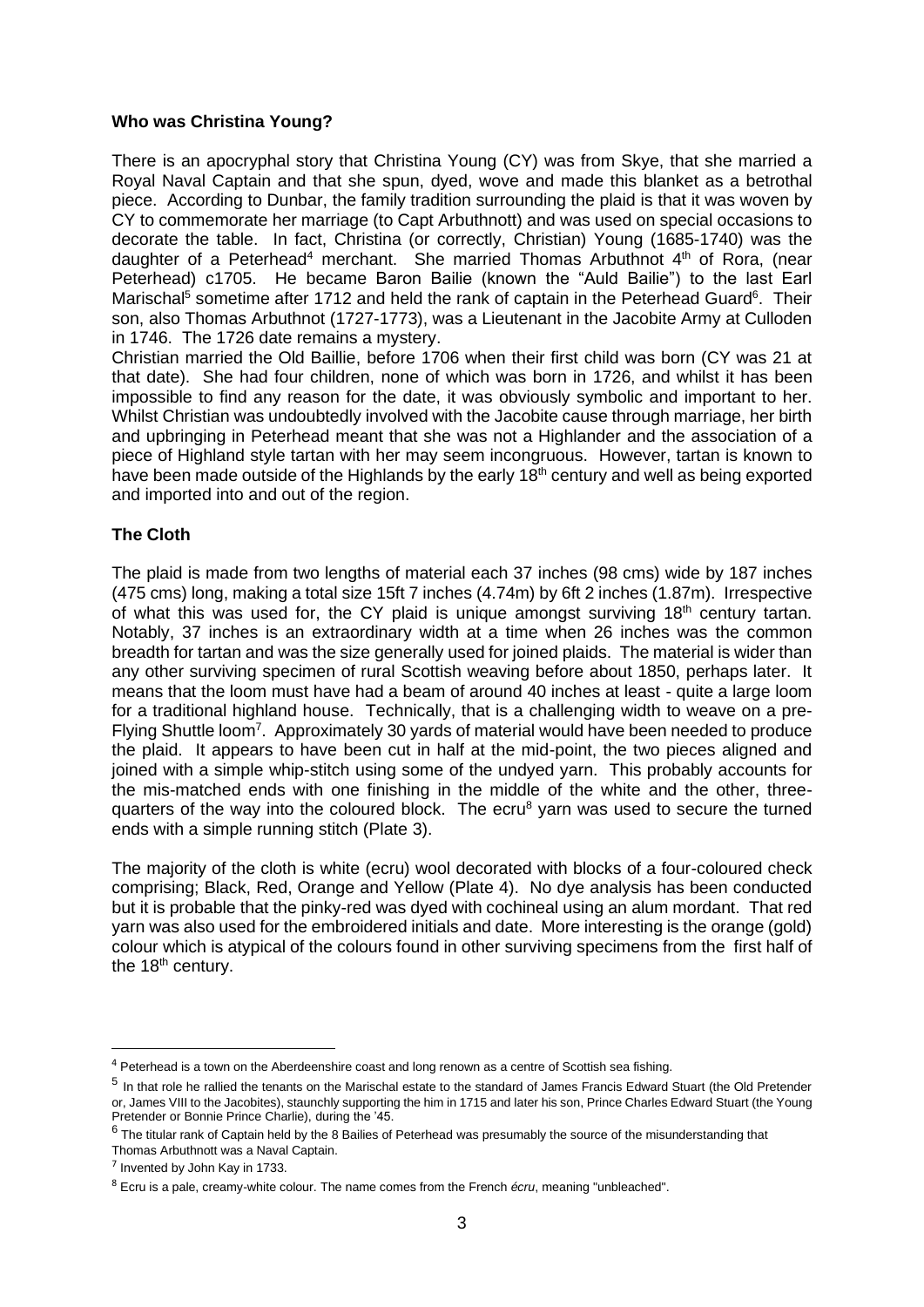

**Plate 3. Running and Whip stitching using the ecru yarn.** Photo: E. F. Williams.



**Plate** 3**. Detail showing the four dyed colours and natural (ecru) ground.** Photo: E. F. Williams.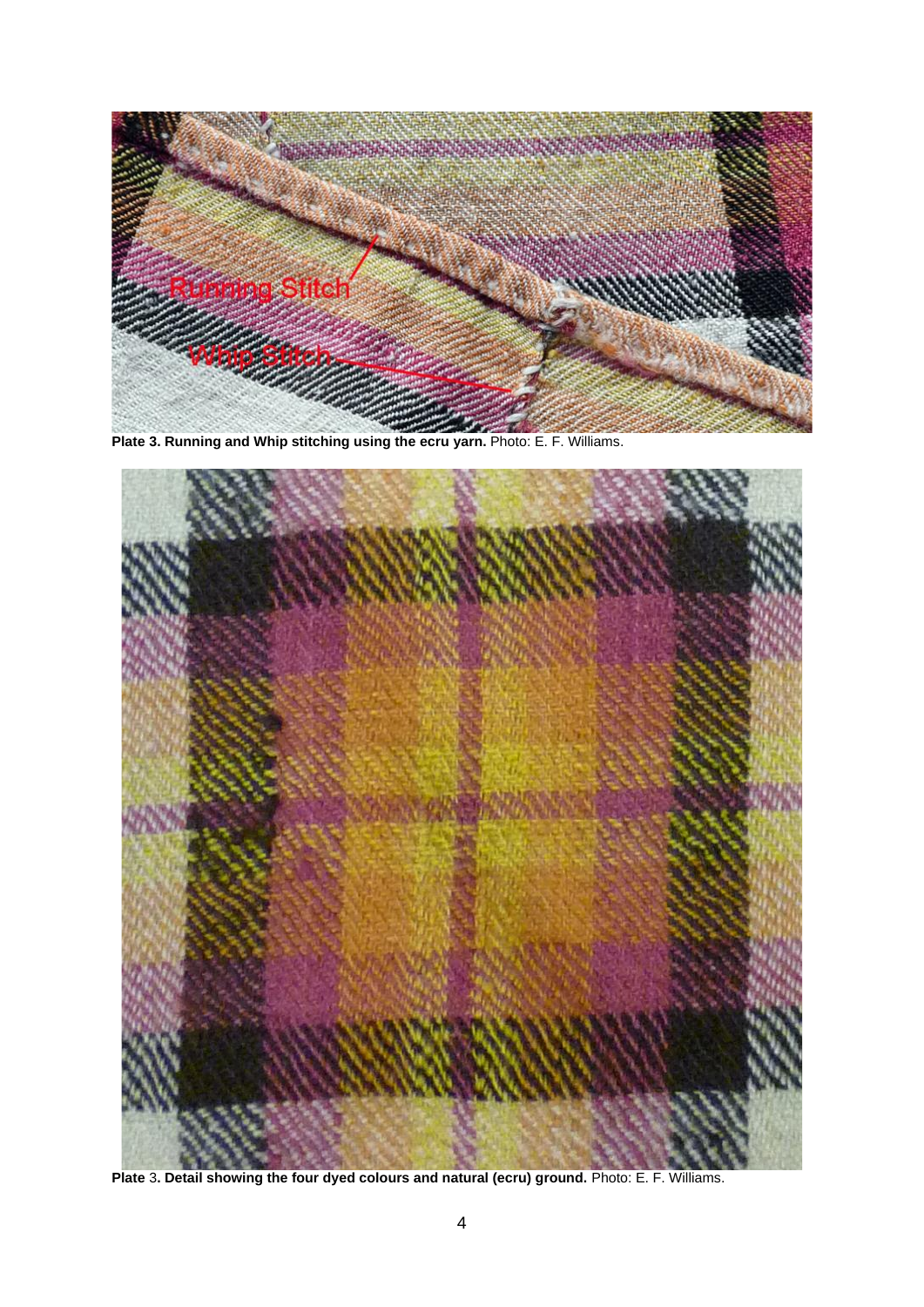There is a shade discrepancy in the red and orange colours in some sections of the weft which shows that the dyer/weaver miscalculated the requirement and had to dye a second batch (Plate 5). It is unusual to find examples of secondary dye-lots amongst surviving early specimens of tartan and provides evidence of difficulty in calculating the right amount of individual colours and the challenge of matching previous shades.



**Plate 5. Detail showing the difference in the red and orange dye-lots.** Photo: E. F. Williams.

The cloth is woven with single-spun yarn, the cloth has a warp density of 26 epi meaning that the warp alone (962 ends) required approximately 6 miles of yarn. The weft is less dense at only 24 epi, meaning some 5.3 miles of yarn were required. In total, approximately 11.3 miles of an even quality yarn were required, a not inconsiderable task that a competent spinner something in the region of two weeks to complete. Factoring in the weaving and finishing (joining and turning the ends, not fulling which was not done to this cloth) then the whole process probably took at least a month assuming a minimum 50-60-hour week.

## **The Sett**

The main setting is typical of  $18<sup>th</sup>$  century Highland blanket patterns in which a large white ground is juxtaposed with a coloured square composed principally of red and other colours, usually green but in this plaid orange and yellow. The proportion of undyed (Ecru) to dyed colours is also much larger in the CY plaid (Fig 1).



**Fig 1. Colour stripes comparison of a typical Blanket Pattern and the CY sett.** © The Author

Highland blanket patterns typically have a striped/barred border pattern which is often herringboned. Here, the pattern was off-set giving two full repeats across the width of the material plus a barred selvedge pattern which, when joined, gave a piece with four repeats plus a barred border pattern each side (Fig 2).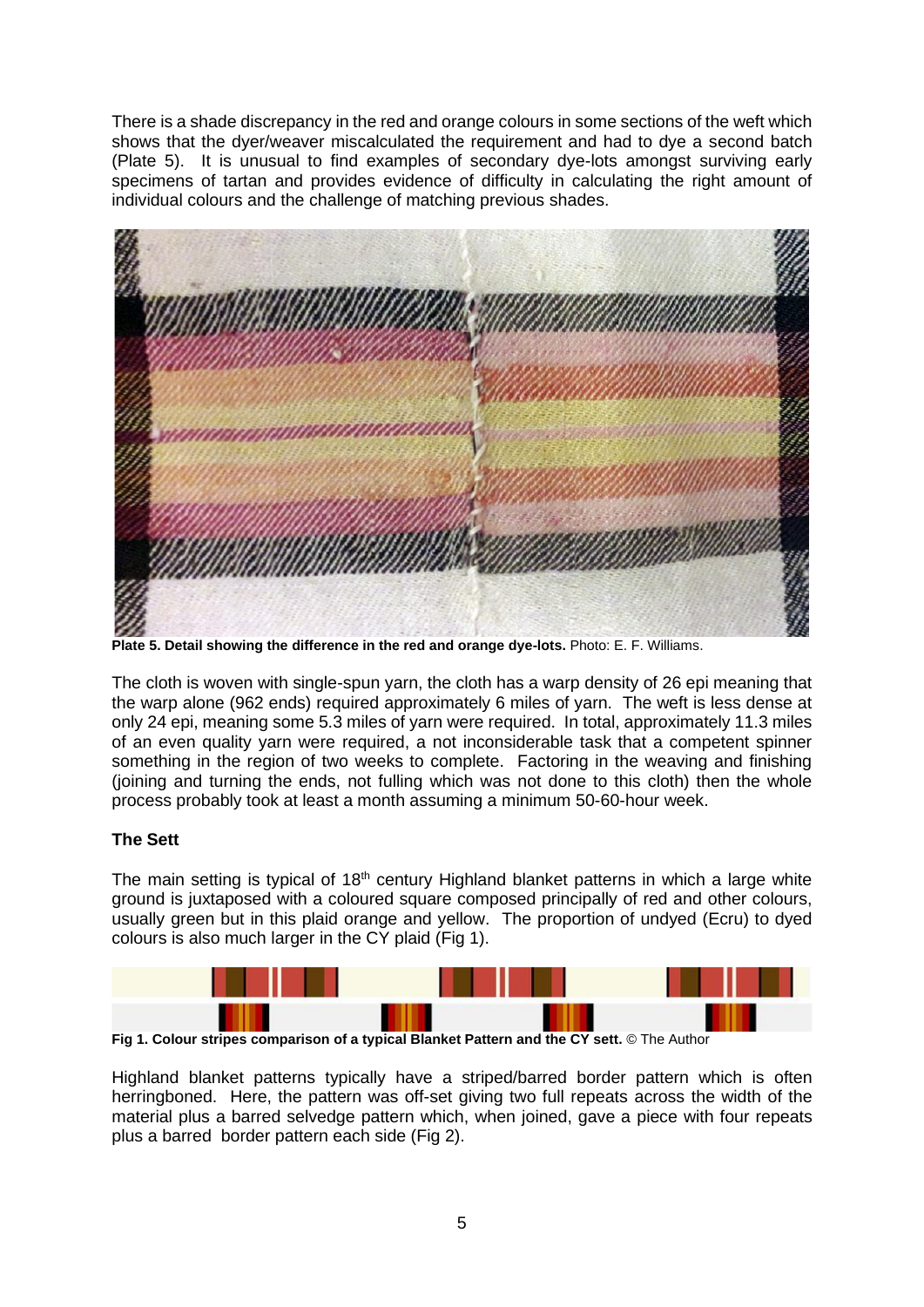

**Fig 2. Colour stripes showing the basic setting, the Barred Border, a single and joined width.** © The Author

Compared with other surviving blanket pattern specimens, the 8-inch selvedge pattern is unusually wide. It comprises 6 bars which alternate in the sequence Black-Red-Orange: Black-Orange-Red and the whole width, bars and white ground, is herringboned in uneven bands. The Black and Orange bars are 10 ends, the Red 12 ends and the White 48 ends except for the final White which is 20 ends. The width of the individual white herringbones varies between 10 to 32 (Plate 6).



**Plate 6. Barred selvedge pattern with irregular sized herringboning.** Photo: E. F. Williams.

#### **Conclusion**

The family tradition that the plaid was spun, dyed and woven by Christian to commemorate her marriage to Capt Arbuthnot is at odds with the 1726 date which was some 20 years later. Given the unique size of the web (Plate 7), length of time it must have taken to spin, dye and weave so perhaps the date represented the date of completion or acquisition. Both Christian and her husband were from Peterhead in Aberdeenshire which is not a Highland area and does not fit what is known about the origins of these type of pieces.

One can never be certain but in my opinion the size of the piece, and weave structure make it very unlikely that this plaid was ever intended for wearing. There is very little wear on the plaid and no evidence of staining to the ecru areas suggesting that it was not used as clothing. It's also quite a heavy piece that's relatively soft compared with much of the hard tartan of the period so it would have soaked up the rain and become saturated very quickly. These observations support the tradition of the family's use as a household item rather than it having been a garment.